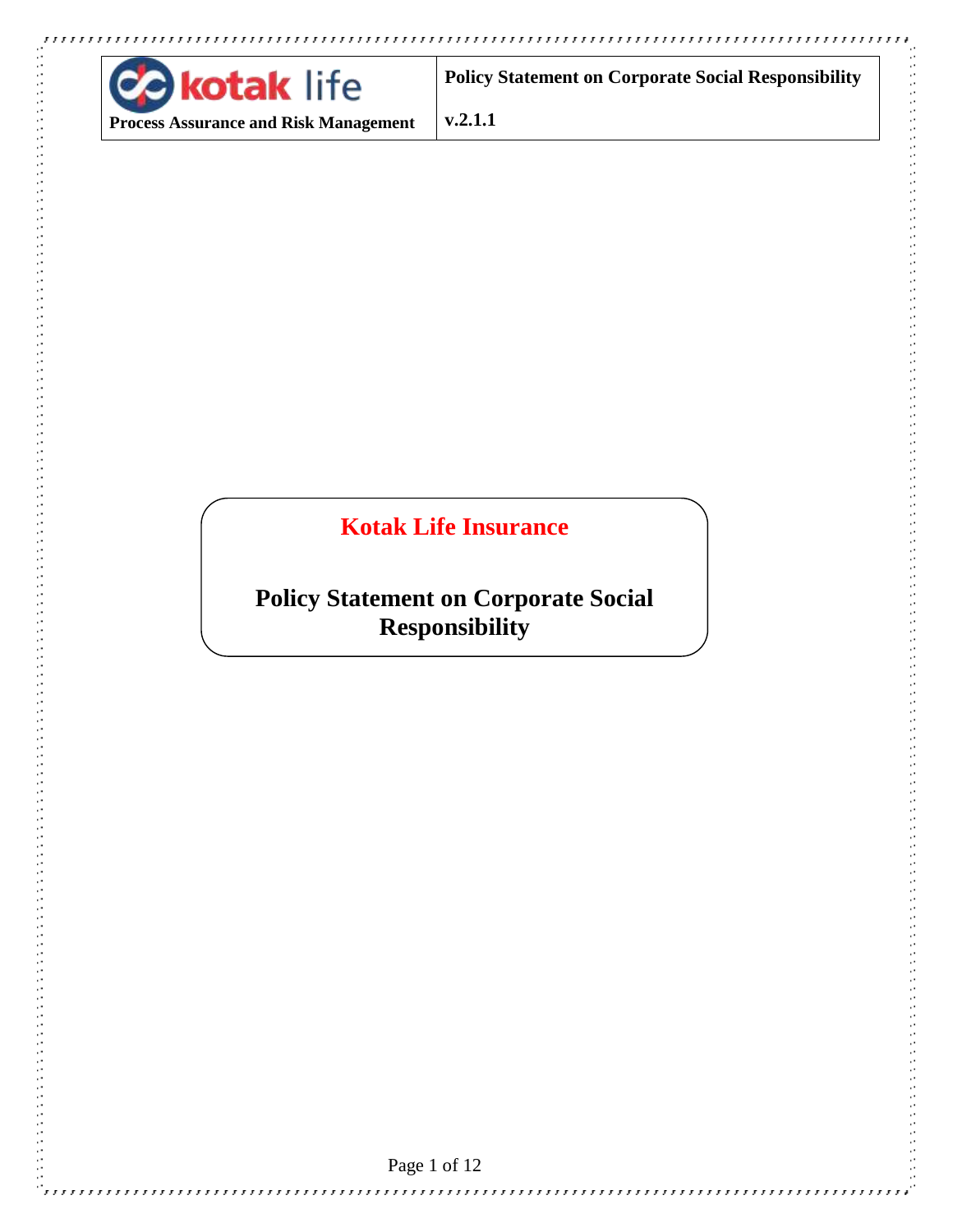

#### **Document Management**

| <b>Document Reference No.</b> |             | PARM/20-21/06          |                                               |             |  |
|-------------------------------|-------------|------------------------|-----------------------------------------------|-------------|--|
| <b>Document Issue Date</b>    |             | 29/04/2020             |                                               |             |  |
| <b>Process Owner</b>          |             | <b>Compliance Team</b> |                                               |             |  |
| <b>Particulars</b>            | <b>Name</b> | <b>Section</b>         | <b>Designation &amp;</b><br><b>Department</b> | <b>Date</b> |  |
|                               |             |                        | Chief                                         |             |  |
|                               |             |                        | Communication                                 |             |  |
|                               |             |                        | Officer and Head                              |             |  |
|                               |             |                        | Corporate                                     |             |  |
|                               |             |                        | Responsibility &                              |             |  |
|                               |             |                        | CSR,                                          |             |  |
|                               |             |                        | Kotak Mahindra                                |             |  |
| Prepared by                   | Rohit Rao   | <b>Whole Document</b>  | Group                                         | 20/04/2020  |  |

**v.2.1.1**

#### **Change Management**

| <b>Date</b> | <b>Version</b> | <b>Author</b> | <b>Section</b>    | <b>Amendment</b>                                                                                                                                                                                                                                                                       |
|-------------|----------------|---------------|-------------------|----------------------------------------------------------------------------------------------------------------------------------------------------------------------------------------------------------------------------------------------------------------------------------------|
| 18/04/2016  | V.1.1.1        | Neha Mathur   | Whole<br>Document | This policy has<br>been<br>$79^{\text{th}}$<br>approved in the<br>Board Meeting<br>dated<br>03/02/2015. Post which,<br>it has been reviewed in<br>the $81st$ Board Meeting<br>dated<br>28/07/2015.<br>Post which, it has been<br>reviewed in the Board<br>Meeting dated<br>26/04/2019. |
| 20/04/2020  | V.2.1.1        | Rohit Rao     | Whole<br>Document | Entire policy revamped<br>to bring it in sync with<br>the Kotak Group level<br>policy<br>This policy has been<br>reviewed by Board in its<br>meeting dated 29/04/2020                                                                                                                  |

Ċ,

,,,,,,,,,,,,,,,,,,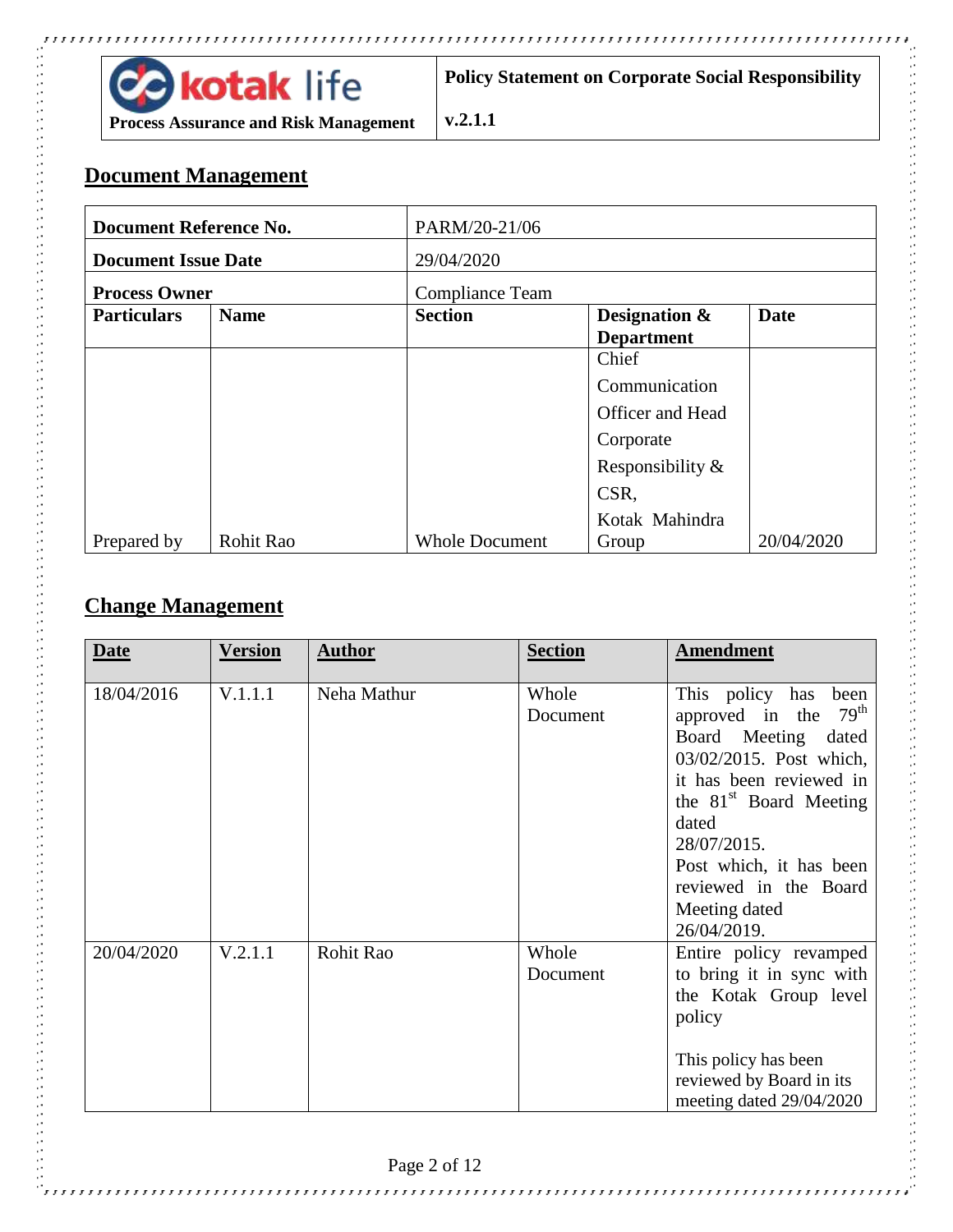

<sup>i</sup>rrrr

**Policy Statement on Corporate Social Responsibility** 

 $v.2.1.1$ 

## Table of content

| $\blacktriangleright$ |  |
|-----------------------|--|
| $\blacktriangleright$ |  |
| $\blacktriangleright$ |  |
| $\blacktriangleright$ |  |
|                       |  |



,,,,,,,,,,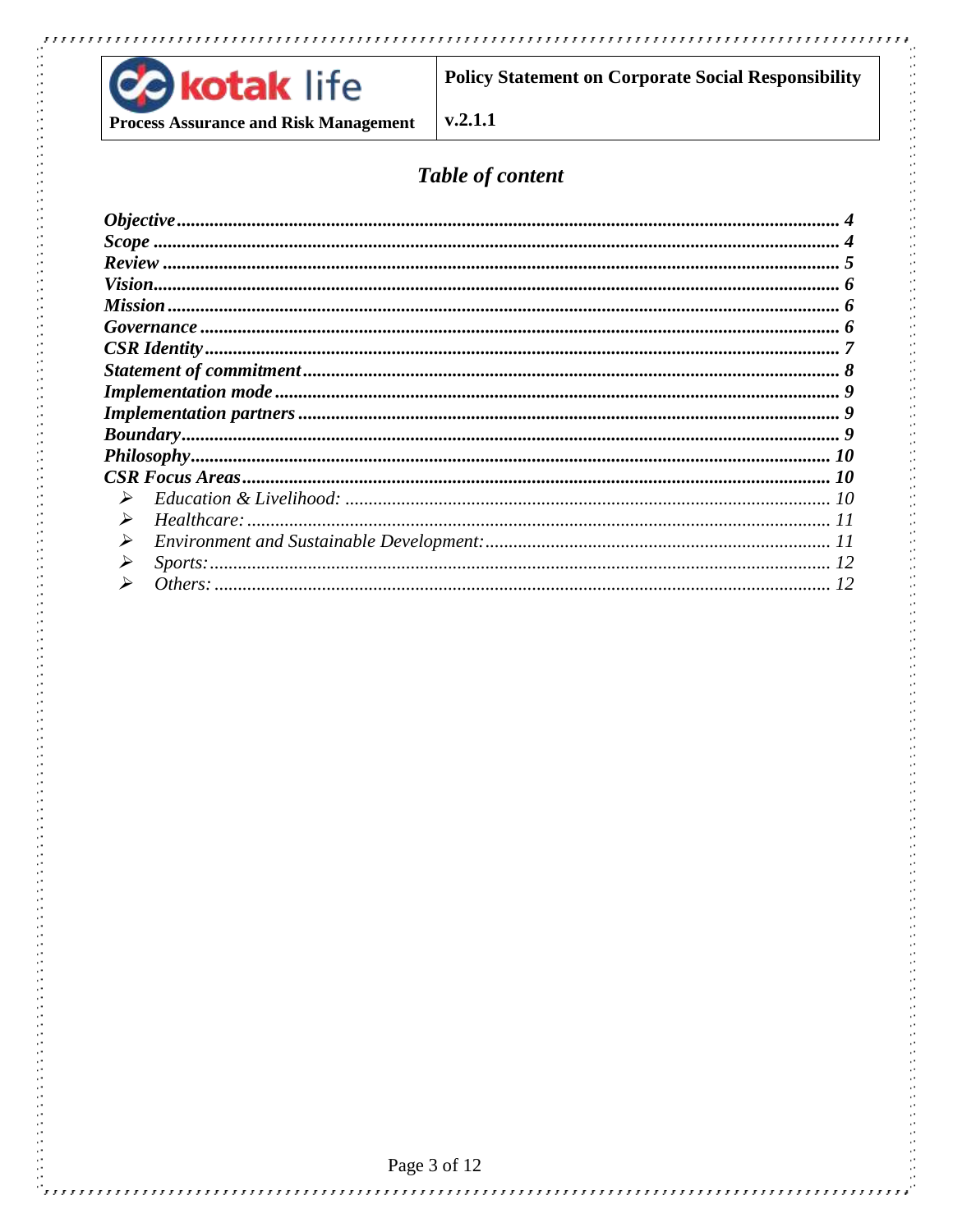

#### **Process Assurance and Risk Management**

**v.2.1.1**

# <span id="page-3-0"></span>**Objective**

- Kotak Mahindra Life Insurance Company Ltd (KLI) recognises the immense opportunity it has to bring about a positive change in the lives of the communities through its business operations and corporate social responsibility (CSR) initiatives.
- KLI e aspires to be a trusted partner and contributes significantly towards the economic, environmental and social growth of the nation and is also committed to contribute towards United Nation's (UN) Sustainable Development Goals (SDGs). This policy sets out KLI's vision, mission, governance, and CSR focus areas to fulfill its inclusive growth agenda in India.
- Further, CSR at KLI is implemented collaboratively by the organisation along with its employees through volunteering programmes.
- While ensuring that its CSR Policy, projects and programmes are compliant with the CSR mandate as specified under section 134, section 135 read with schedule VII of the Companies Act, 2013 along with the Companies (Corporate Social Responsibility Policy) Rules, 2014 as amended from time to time and in line with the Government of India's notifications issued from time-to-time, KLI also endeavours to align its CSR projects and programmes with government initiated social development programmes and interventions and last but not the least, United Nation's Sustainable Development Goals (SDGs).

#### <span id="page-3-1"></span>**Scope**

KLI's CSR Policy is within the scope of the CSR mandate as specified under section 134, section 135 read with schedule VII of the Companies Act and as per the Government of India's notifications issued from time-to-time.

- Eradicating hunger, poverty and malnutrition, ''promoting health care including preventive health care'' and sanitation including contribution to the *Swachh Bharat Kosh* set-up by the Government of India for the promotion of sanitation and making available safe drinking water;
- Promoting education, including special education and employment enhancing vocation skills especially among children, women, elderly and the differently abled and livelihood enhancement projects;
- Promoting gender equality, empowering women, setting up homes and hostels for women and orphans; setting up old age homes, day care centres and such other facilities for senior citizens and measures for reducing inequalities faced by socially and economically backward groups;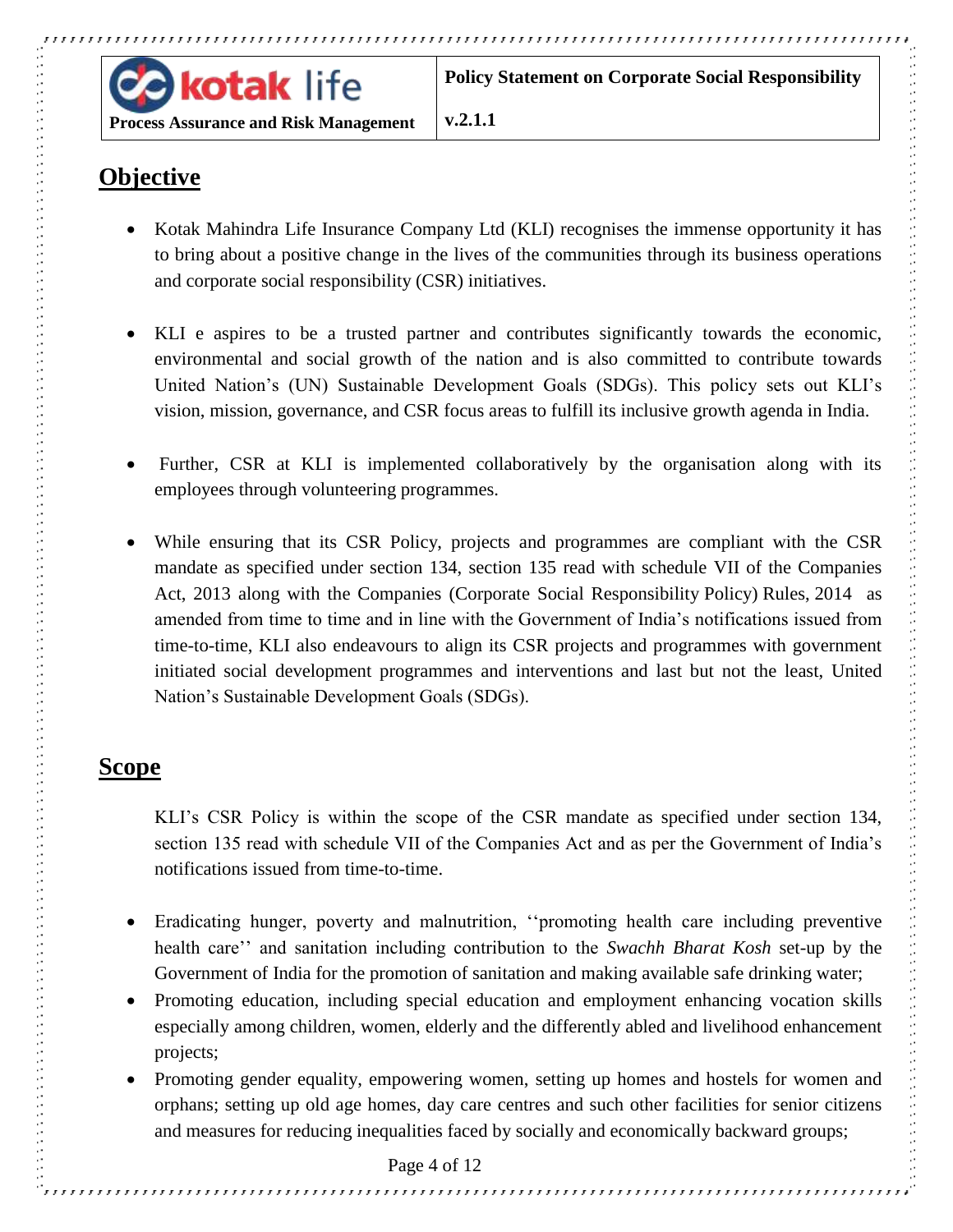

**Process Assurance and Risk Management**

**v.2.1.1**

- Ensuring environmental sustainability, ecological balance, protection of flora and fauna, animal welfare, agroforestry, conservation of natural resources and maintaining quality of soil, air and water including contribution to the Clean Ganga Fund set-up by the Central Government for rejuvenation of river Ganga;
- Protection of national heritage, art and culture including restoration of buildings and sites of historical importance and works of art; setting up public libraries; promotion and development of traditional art and handicrafts;
- Measures for the benefit of armed forces veterans, war widows and their dependents;
- Training to promote rural sports, nationally recognised sports, Paralympic sports and Olympic sports;
- Contribution to the prime minister's national relief fund or any other fund set up by the central govt. for socio economic development and relief and welfare of the schedule caste, tribes, other backward classes, minorities and women;
- Contribution to incubators funded by Central Government or State Government or any agency or Public Sector Undertaking of Central Government or State Government, and contributions to public funded Universities, Indian Institute of Technology (IITs), National Laboratories and Autonomous Bodies (established under the auspices of Indian Council of Agricultural Research (ICAR), Indian Council of Medical Research (ICMR), Council of Scientific and Industrial Research (CSIR), Department of Atomic Energy (DAE), Defence Research and Development Organisation (DRDO), Department of Biotechnology (DBT), Department of Science and Technology (DST), Ministry of Electronics and Information Technology) engaged in conducting research in science, technology, engineering and medicine aimed at promoting Sustainable Development Goals (SDGs);
- Rural development projects;

,,,,,,,,,,,,,,,,,,,,,,,,,

- Slum area development (the term `slum area' shall mean any area declared as such by the Central Government or any State Government or any other competent authority under any law for the time being in force);
- Disaster management, including relief, rehabilitation and reconstruction activities.
- Any other CSR activities which the Government of India may notify from time to time, shall constitute as CSR activities for the purposes of section 135 read with schedule VII of the Companies Act, 2013 along with the Companies (Corporate Social Responsibility Policy) Rules, 2014 as amended from time to time and in line with the Government of India's notifications issued from time-to-time.

#### <span id="page-4-0"></span>**Review**

This policy is to be reviewed every year by CSR Committee and the Board of Directors.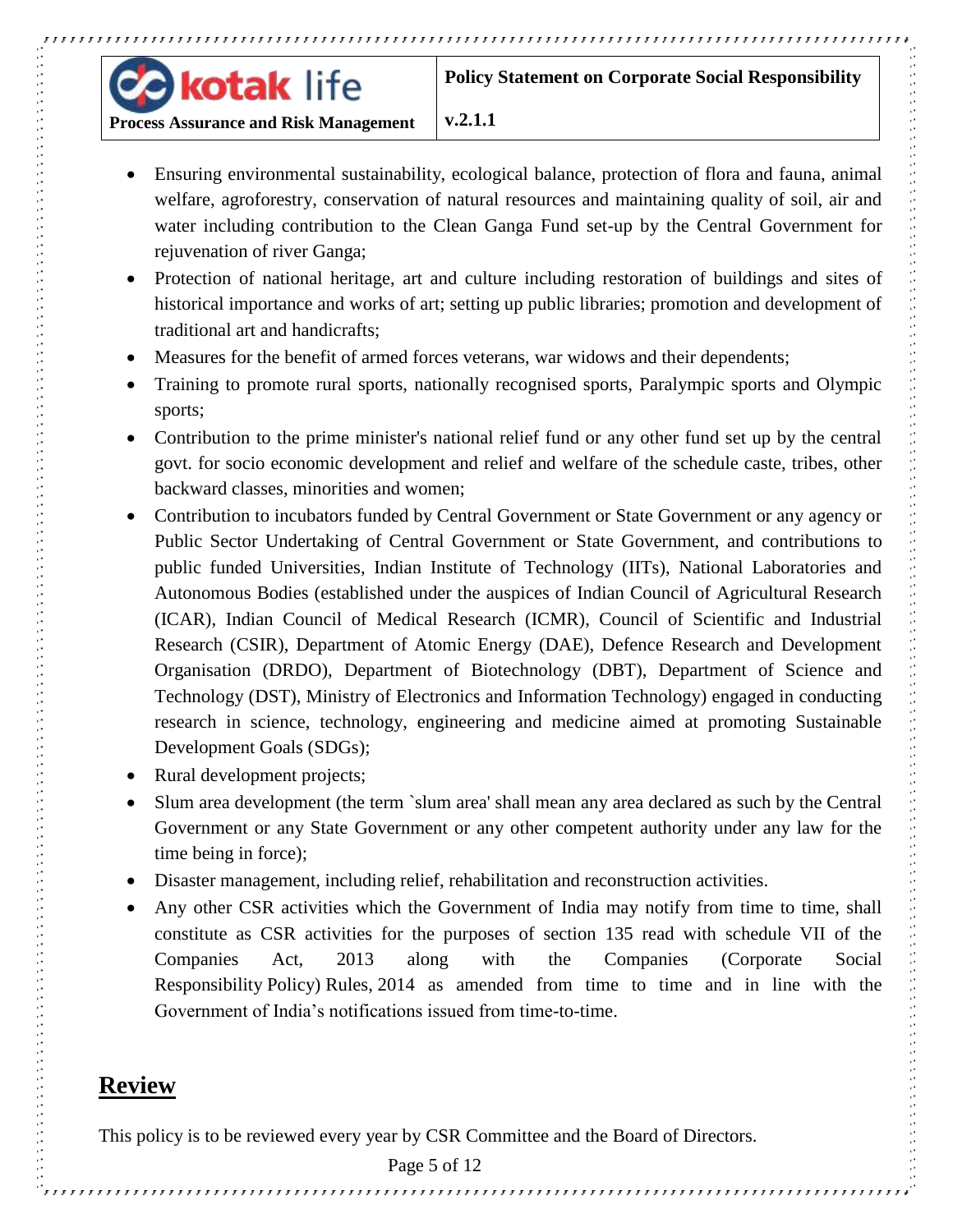

# <span id="page-5-0"></span>**Vision**

To improve the quality of life of the communities through positive impacts on economic, social and environmental parameters and in alignment with India's social development objectives and SDG goals.

**v.2.1.1**

# <span id="page-5-1"></span>**Mission**

To create a lasting value for communities in need by promoting and supporting education, livelihood, healthcare, sports and environmental and sustainable development initiatives and others including reducing inequalities faced by socially and economically backward groups, relief and rehabilitation, and interventions towards an educated, employed, healthier and a cleaner India with the aim to serve communities at large and to transform their lives, in a collaborative manner by partnering with internal and external stakeholders.

### <span id="page-5-2"></span>**Governance**

- KLI has an established Board appointed Corporate Social Responsibility Committee which is responsible for the overall governance of CSR. KLI's Board CSR Committee (CSR Committee) comprises of three (3) or more directors, out of which one (1) is an independent Director.
- While, the CSR Committee will be responsible to review and approve KLI's CSR Policy and Programmes, Kotak Life's CSR head and his/her team will be responsible for execution of CSR Programmes within the scope of Kotak Life's CSR policy and the Companies Act.
- KLI's CSR Expenditure payments will be published in its Annual Report as per the CSR reporting format mentioned in the Companies Act and the same shall be available at [www.kotak.com](http://www.kotak.com/)
- This CSR Policy Statement is effective from 1<sup>st</sup> April, 2020 and supersedes all earlier KLI's CSR Policy Statements.

For Further information, write to [CSR@kotak.com](mailto:CSR@kotak.com)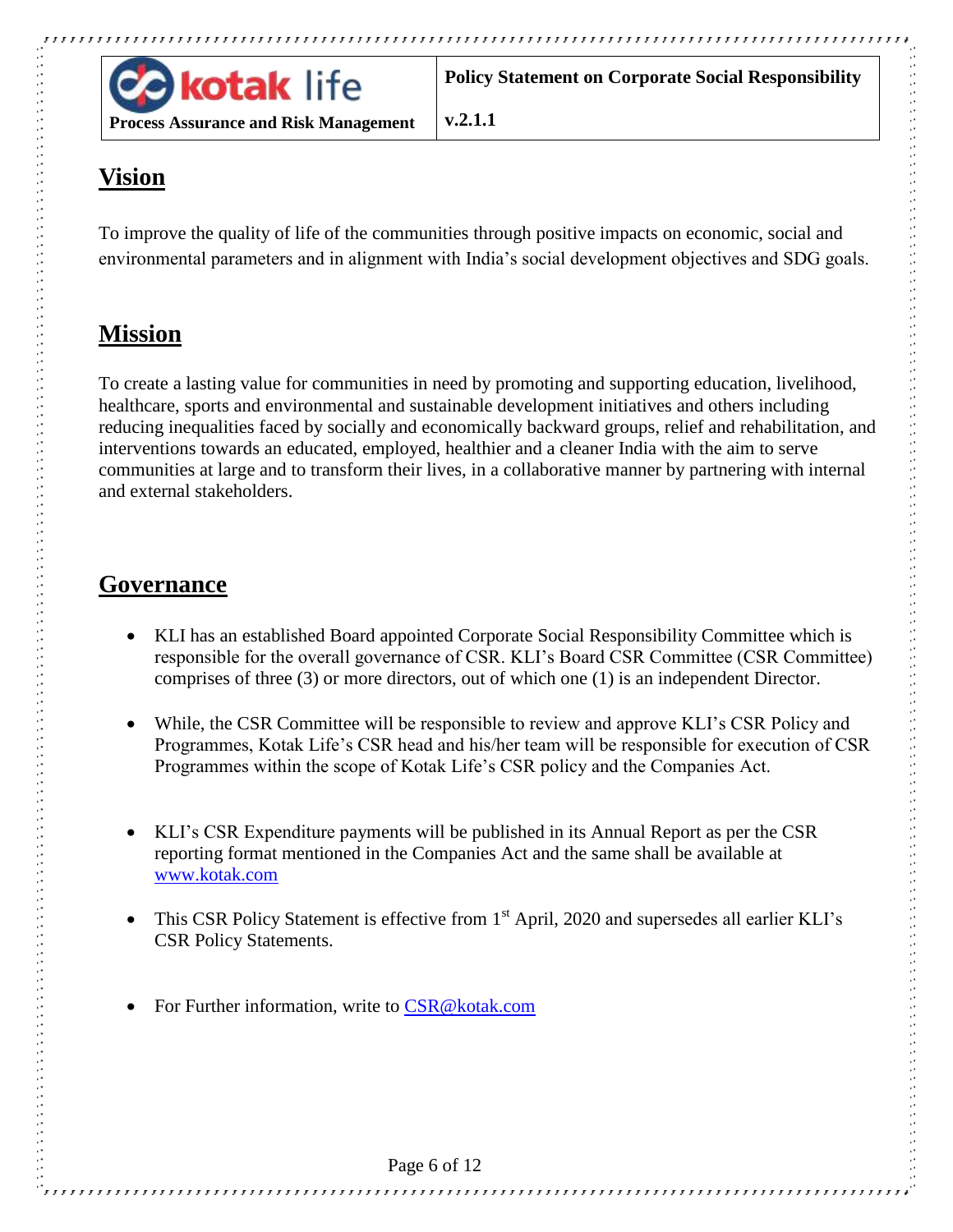

# <span id="page-6-0"></span>**CSR Identity**

**Property of the contract of the contract of the** 



"कर्म" *in Sanskrit means performing duty – action, without underlying expectations or returns*

**v.2.1.1**

कर्मण्येवाधिकारस्ते मा फलेषु कदाचनः। मा कर्मफलहेतुर्भूर्मा ते सङ्गोऽस्त्वकर्मणि॥

Translation:

Karmanye VadhiKaraste Maa Phaleshu Kadachan, Maa Karmaphale HeturbhuMaar Te Sangostva Karmani.

Meaning: You have a right to perform your prescribed duty, but you are not entitled to the fruits of action. Never consider yourself to be the cause of the results of your activities, and never be attached to not doing your duty. *Source of the Shloka: Shrimad Bhagwat Gita, Chapter 2, Verse 47*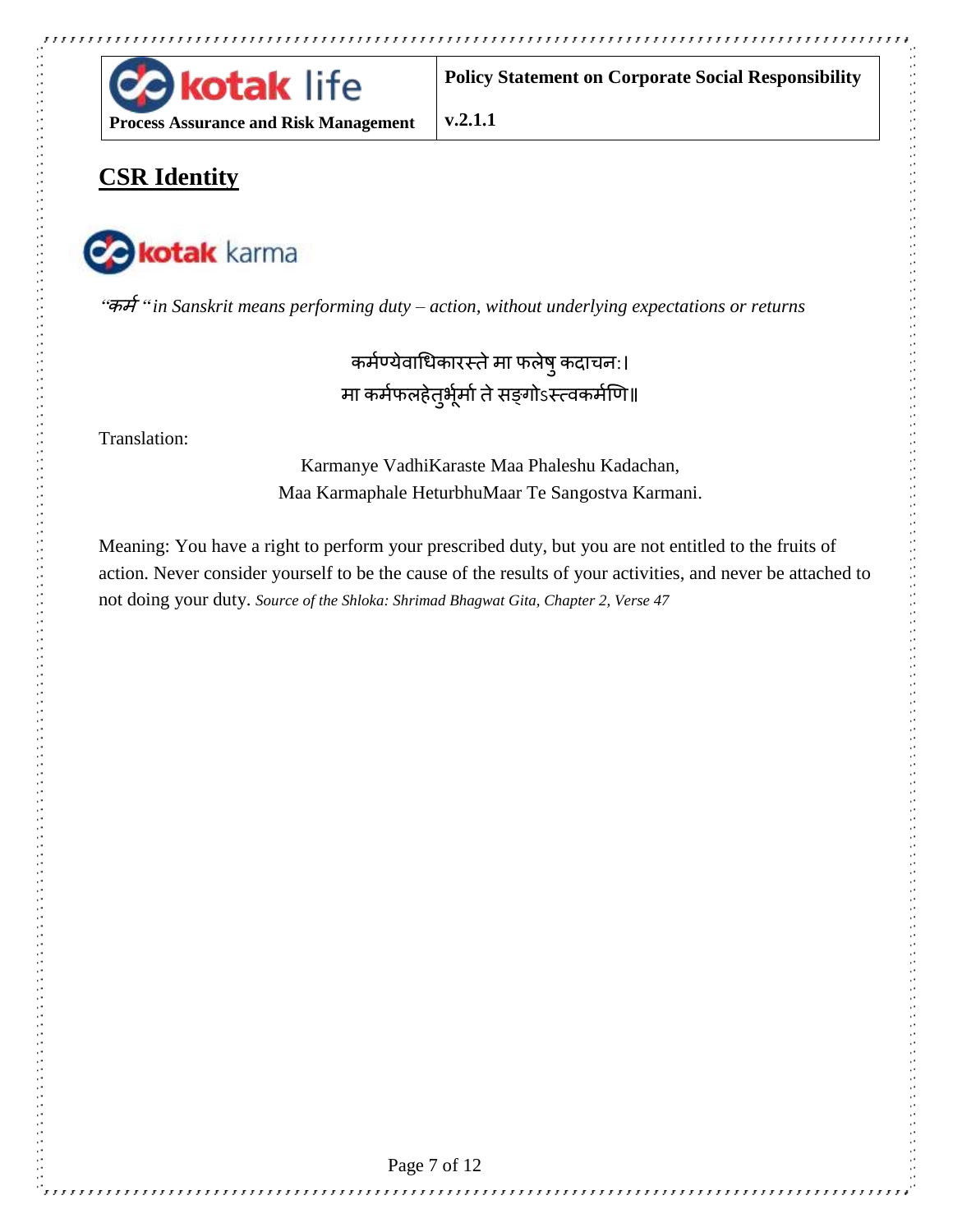

**v.2.1.1**

## <span id="page-7-0"></span>**Statement of commitment**

The Company is committed to:

- Engage with communities to understand their material expectations and concerns, and will consider these material expectations and concerns to design its CSR agenda.
- Implement, monitor, review and evaluate CSR initiatives to achieve the desired outcomes in a transparent manner.
- Undertake projects in the areas of promoting education, enhancing vocational skills and livelihood, promoting preventive healthcare, environment and sustainable development, sports and others including reducing inequalities faced by socially and economically backward groups, relief and rehabilitation, and interventions towards a cleaner India with the aim to serve communities at large and to transform their lives.
- Partner with Governmental agencies, Non-Governmental Organizations and other institutions to collectively deliver the community development initiatives and support such organizations and institutions with appropriate and necessary resources.
- Encourage its employees to contribute and volunteer for various community development initiatives.
- Ensure that surplus arising out of CSR initiatives is utilized to further augment CSR agenda and that such surplus does not form part of the Company's profits.

,,,,,,,,,,,,,,,,,,,,,,,,,,,,,,,,,,,,,,

• Comply with all legal provisions applicable for CSR and adopt industry best practices, where feasible.

,,,,,,,,,,,,,,,,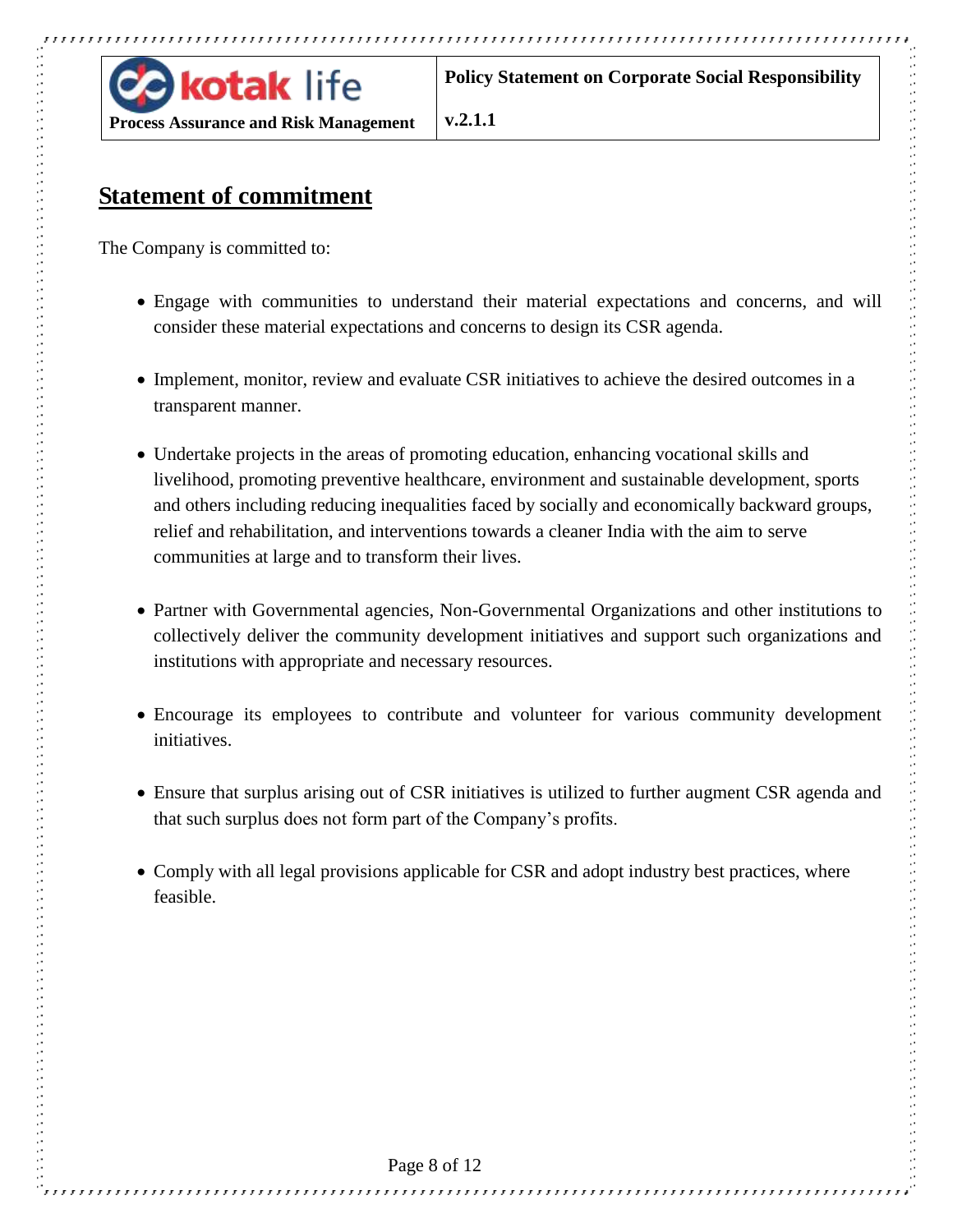

**v.2.1.1**

#### <span id="page-8-0"></span>**Implementation mode**

KLI's CSR Programme will be implemented significantly through Kotak Education Foundation (KEF) but will not be limited to KEF.

Given the enormity of India's social development requirement, KLI will either directly implement all its CSR projects and programmes, and /or partner\* with selected partners who may be either governmental agencies, NGOs and/or other institution, for implementing projects and programmes who have a proven track record to implement cost and process efficient CSR projects and/or programmes that are scalable, sustainable, and have measurable social outcomes and impact.

Further, KLI through its present and past employees, and stakeholders will also implement projects and programmes by procuring products and services directly from vendors and market at large.

[\*Partner in the CSR context means KLI joining-hands (partner) with an NGO to implement its CSR Programme i.e., KLI's CSR Programmes will be funded by KLI (thus, CSR funding partner) and implemented by/through the partner (thus, an implementing partner). It is clarified that KLI's responsibility and liability is restricted to impact outcomes of its CSR Programmes only and in no manner will KLI be responsible or held liable for any acts of omission and commission, and such other civil and criminal liabilities]

### <span id="page-8-1"></span>**Implementation partners**

Charitable bodies in the form of KEF, government agencies, Not for Profit Organisations (NPO), trust, foundations, companies under section 8 of the Companies Act (previously companies under Sec 25 of the Companies Act, 1956) and such other agencies who work in the interest of the community in this space. As per development sector practice and for convenience, KLI will refer to all its implementing partners as NGOs unless otherwise specified in this CSR Policy.

# <span id="page-8-2"></span>**Boundary**

While KLI will endeavour to implement its projects and programmes in the area where it carries on its business and operations, with due approval of the KLI's Board CSR Committee (CSR Committee) and the Kotak's Board of Directors (Board), KLI may also implement its CSR programmes and/or projects either directly or with partner NGOs within the geography of India to serve and support the needy

Page 9 of 12

,,,,,,,,,,,,,,,,,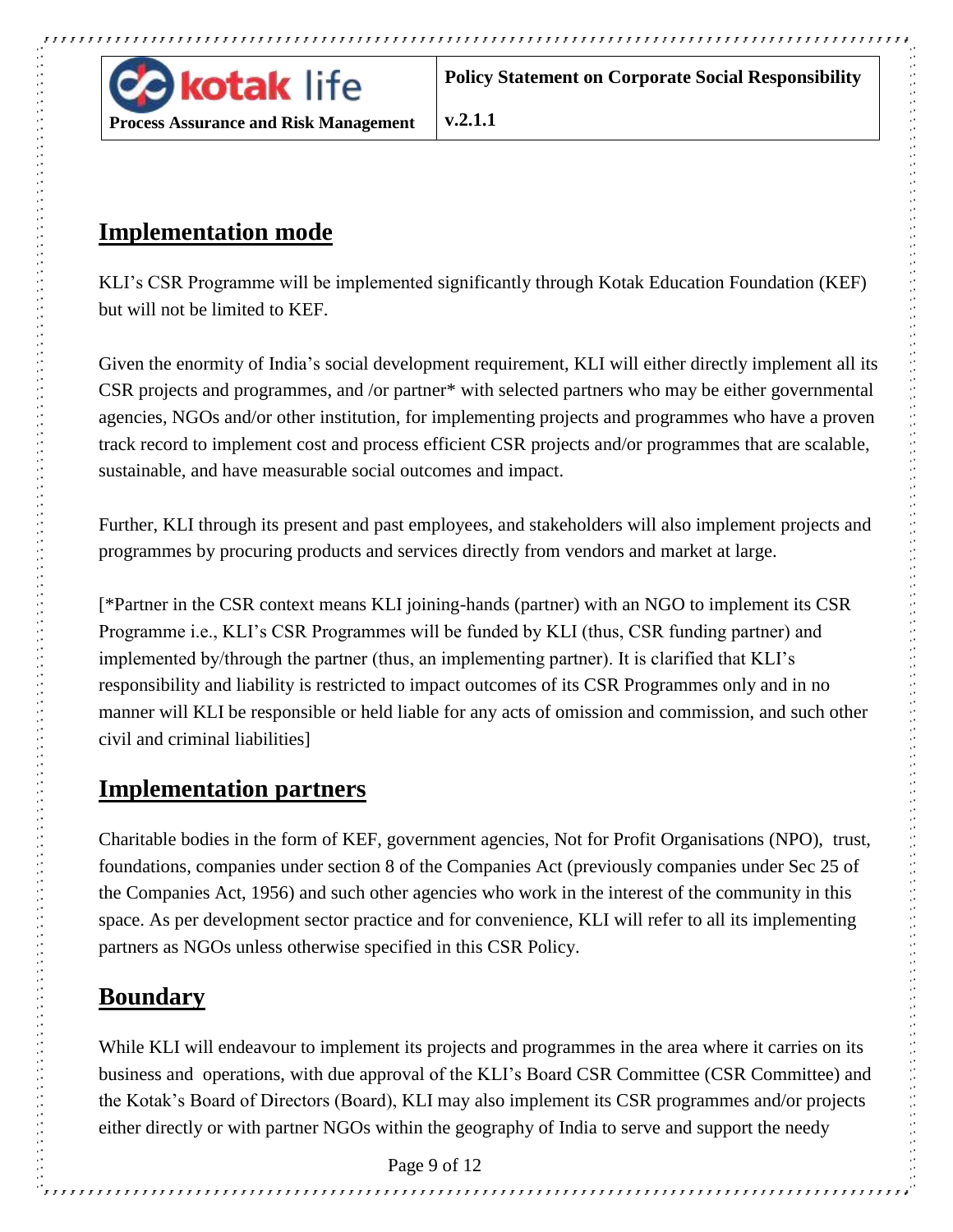

**v.2.1.1**

people (children, youth, women, war widows, war veterans, elderly, and the differently-abled including school and college dropouts or anyone who never had any formal education (illiterate), destitute, homeless) and/or towards nation building.

### <span id="page-9-0"></span>**Philosophy**

KLI has defined CSR Focus Areas to make a concerted effort to achieve a meaningful and measurable social impact. On a case-to-case basis, the CSR programmes and/or projects which are outside KLI's defined four CSR Focus Areas but are eligible CSR activities section 135 read with schedule VII of the Companies Act, 2013 along with the Companies (Corporate Social Responsibility Policy) Rules, 2014 as amended from time to time and in line with the Government of India's notifications issued from timeto-time, and as may be approved by the CSR Committee.

# <span id="page-9-1"></span>**CSR Focus Areas**

#### <span id="page-9-2"></span>*Education & Livelihood:*

Through its CSR focus area - Education & Livelihood, KLI will endeavor to enhance the accessibility and affordability of quality education for deserving underprivileged sections of society including special education for the differently abled children and youth.

KLI's programmes and/or projects on Education will focus on providing financial and other resource support to educational institutions comprising infrastructure, buses, scholarships and coaching to children, teachers, headmasters, principals, administrators and trustees and parents and guardians to cater a holistic learning environment for children at school and home. The activities will also include providing mid-day meals and creating relevant infrastructure such as specialized food delivery vans, utensils, kitchens, warehouses etc. and other required nutrition and health related support to the children.

KLI's Livelihood programmes and/or projects will work towards imparting vocational skills and development training courses to children, youth, women, war widows, war veterans, elderly, and the differently-abled including school and college dropouts or anyone who never had any formal education (illiterate) through technical, soft and trade and commerce skills which will help them earn a livelihood and/or enhance their livelihood in rural, semi urban.

KLI may also undertake any other programmes and/or projects which would focus on the education sector and/or livelihood sector, as may be approved by the CSR Committee.

Page 10 of 12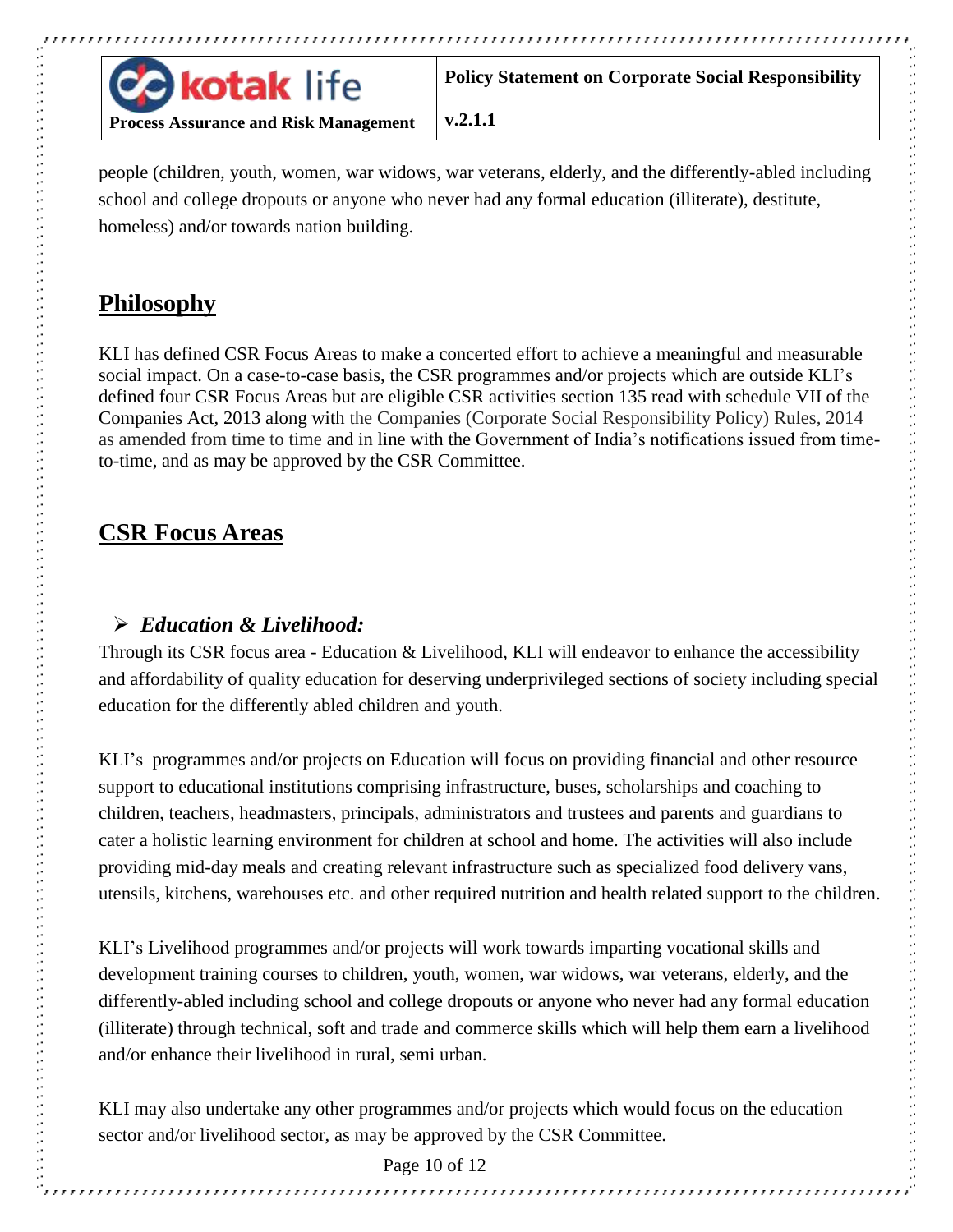

**v.2.1.1**

#### <span id="page-10-0"></span>*Healthcare:*

Through its CSR focus area – Healthcare, KLI will undertake projects and programmes directly and/or through implementing partners working in the healthcare and sanitation domain including but not limited to improving access to healthcare facilities by providing ambulances, screening vans and mobile health units etc.

KLI will undertake projects and programmes in the fields of healthcare, sanitation, eradication of hunger and malnutrition, and provision of access to safe drinking water. The CSR projects and/or programmes will aim to provide preventive and curative care and also palliative care, health check-up camps to various age groups to spread awareness for prevention and cure of cancer, HIV/AIDS, tuberculosis, malaria, and other communicable and non-communicable diseases and illnesses. KLI will also undertake projects and programmes to sensitize communities on personal and community health and hygiene. To give life a fighting chance, KLI will promote, encourage and implement blood and organ donations.

KLI may also undertake any other programmes and/or projects which would focus on the healthcare sector, as may be approved by the CSR Committee.

#### <span id="page-10-1"></span>*Environment and Sustainable Development:*

Through its CSR focus area – Environment and Sustainable Development, KLI will partner with NGOs working in the area of maintaining ecological balance, protection of flora and fauna, animal welfare, agriculture, agro forestry, forestry, conservation of natural resources and maintaining quality of soil, air and water.

KLI will also invest in projects and programmes for water conservation, rain water harvesting, adopting green technologies, waste reduction and recycling including effluent treatment, and reusing (3Rs) and promote, encourage and use alternate energy. Further, KLI will undertake projects and/or programmes with NGO partners that are committed to and work in areas of Environmental, Social and Governance (ESG), Sustainability, SDGs and CSR either through direct activities or in the form of advisory, policy advocacy and stakeholder awareness programmes either directly or with eligible institutions under the CSR mandate.

KLI may also undertake any other programmes and/or projects which would focus on the environment and sustainable development sector, as may be approved by the CSR Committee.

#### Page 11 of 12